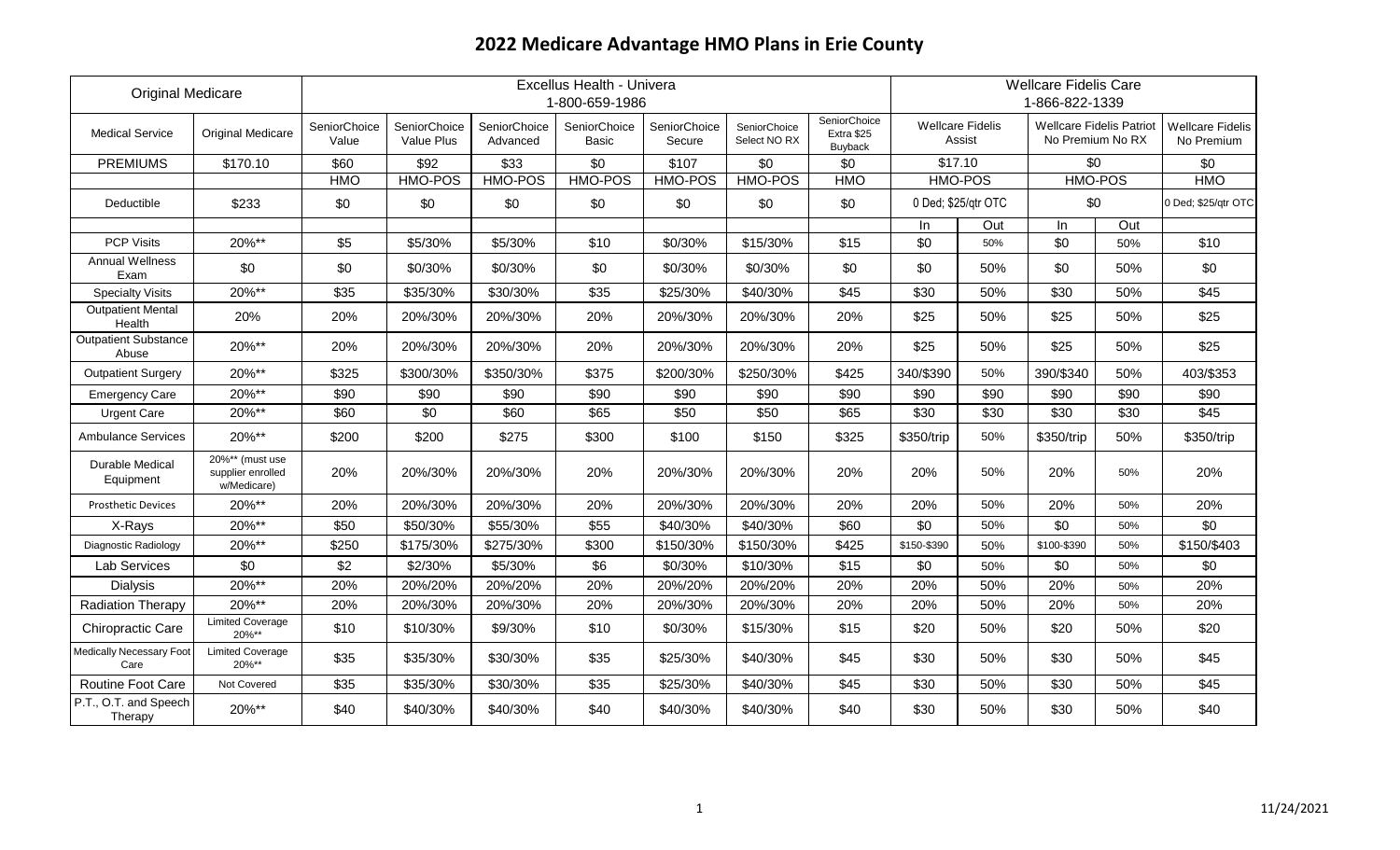|                                        | Excellus Health - Univera<br>1-800-659-1986 |                                                                    |                                                         |                                                                              |                                                         |                                                                                                                   |                                                                          | <b>Wellcare Fidelis Care</b><br>1-866-822-1339         |                                                             |                                |                                                            |          |                                                        |
|----------------------------------------|---------------------------------------------|--------------------------------------------------------------------|---------------------------------------------------------|------------------------------------------------------------------------------|---------------------------------------------------------|-------------------------------------------------------------------------------------------------------------------|--------------------------------------------------------------------------|--------------------------------------------------------|-------------------------------------------------------------|--------------------------------|------------------------------------------------------------|----------|--------------------------------------------------------|
| <b>Medical Service</b>                 | Original<br>Medicare                        | SeniorChoice<br>Value                                              | SeniorChoice<br>Value Plus                              | SeniorChoice<br>Advanced                                                     | SeniorChoice<br><b>Basic</b>                            | SeniorChoice<br>Secure                                                                                            | SeniorChoice<br>Select NO RX                                             | SeniorChoice<br>Extra \$25<br><b>Buyback</b>           |                                                             | <b>Wellcare Fidelis Assist</b> | Wellcare Fidelis No<br>Premium NO RX                       |          | Wellcare<br>Fidelis No<br>Premium                      |
| <b>PREMIUMS</b>                        | \$170.10                                    | \$60                                                               | \$92                                                    | \$33                                                                         | \$0                                                     | \$107                                                                                                             | \$0                                                                      | \$0                                                    | \$17.10                                                     |                                | \$0                                                        |          | \$0                                                    |
|                                        |                                             | <b>HMO</b>                                                         | HMO-POS                                                 | HMO/POS                                                                      | <b>HMO</b>                                              | HMO-POS                                                                                                           | HMO-POS                                                                  | <b>HMO</b>                                             |                                                             | HMO-POS                        | HMO-POS                                                    |          | <b>HMO</b>                                             |
| Deductible                             | \$233                                       | \$0                                                                | \$0                                                     | \$0                                                                          | \$0                                                     | \$0                                                                                                               | \$0                                                                      | \$0                                                    |                                                             | 0 Ded; \$25/qtr OTC            | \$0                                                        |          | \$0                                                    |
|                                        |                                             |                                                                    |                                                         |                                                                              |                                                         |                                                                                                                   |                                                                          |                                                        | In.                                                         | Out                            | In.                                                        | Out      |                                                        |
| <b>Inpatient Hospital</b>              | \$1,556<br>deductible                       | \$360/day for days<br>1-5; \$0/day for<br>days 6-90                | \$310/day for days<br>1-5; \$0/day for<br>days 6-90/30% | \$360/day for days 1- \$390/day for days<br>5; \$0/day for days 6-<br>90/30% | 1-5; \$0/day for<br>days 6-90                           | \$225/day for days<br>5; \$0/day for days 6-<br>90/30%                                                            | \$260/day for days<br>1-5; \$0/day for<br>days 6+/30%                    | \$400/day for days<br>1-5; \$0/day for<br>days 6-90    | \$390/day for<br>days $1-5$ ;<br>\$0/day for<br>days 6-90   | 50%                            | \$390/day for<br>days 1-5                                  | 50%/stay | \$403/day for<br>days 1-5; \$0/day<br>for days 6-90    |
| <b>Inpatient Mental</b><br>Health      | \$1,556<br>deductible                       | \$360/day for days<br>1-5; \$0/day for<br>days 6-90                | \$310/day for days<br>1-5; \$0/day for<br>days 6-90/30% | 5; \$0/dayfor days<br>6+ covered in<br>full/30%                              | 1-5; \$0/day for<br>days 6+ covered in<br>full          | \$360/day for days 1. \$390/day for days \$225/day for days 1<br>5; \$0/day for days<br>6+ covered in<br>full/30% | \$260/day for days<br>1-5; \$0/day for<br>days 6+ covered in<br>full/30% | \$374/day for days<br>1-5; \$0/day for<br>days 6-90    | \$350/day for<br>days 1-<br>5;\$0/day for<br>days 6-90      | 50%/stay                       | \$350/day for<br>days 1-5;<br>\$0/day for days<br>$6 - 90$ | 50%/stay | \$374/day for day<br>1-5; \$0/day for<br>days 6-90     |
| <b>Skilled Nursing</b><br>Facility     | 20; \$194.50/day<br>for days $21-100$       | \$0/day for day 1- \$0/day for days 1-<br>20; \$188/day 21-<br>100 | \$0/day for days 1-<br>20; \$188/day for<br>days 21-100 | \$0/day for days 1-<br>20; \$188/day for<br>days 21-100                      | \$0/day for days 1-<br>20; \$188/day for<br>days 21-100 | \$0/day for day 1-20;<br>\$188/day for days<br>21-100                                                             | \$0/day for days 1-<br>20; \$188/day for<br>days 21-100                  | \$0/day for days 1<br>20; \$188/day for<br>days 21-100 | \$0/day for day<br>$1 - 20$<br>\$184/day for<br>days 21-100 | 50%                            | \$0/day for days<br>1-20, \$184/day<br>for day 21-100      | 50%      | \$0/day for days 1-<br>20, \$184/day for<br>day 21-100 |
| Home Health Care                       | \$0                                         | \$0                                                                | \$0/30%                                                 | \$0/30%                                                                      | 0/30%                                                   | \$0/30%                                                                                                           | \$0/30%                                                                  | \$0                                                    | \$0                                                         | 50%                            | \$0                                                        | 50%      | \$0                                                    |
| Mammograms                             | \$0                                         | \$0/30%                                                            | \$0/30%                                                 | \$0/30%                                                                      | 0/30%                                                   | \$0/30%                                                                                                           | \$0/30%                                                                  | \$0                                                    | \$0                                                         | 50%                            | \$0                                                        | 50%      | \$0                                                    |
| <b>Bone Mass</b><br>Measurement        | \$0                                         | \$0                                                                | \$0/30%                                                 | \$0/30%                                                                      | 0/30%                                                   | \$0/30%                                                                                                           | \$0/30%                                                                  | \$0                                                    | \$0                                                         | 50%                            | \$0                                                        | 50%      | \$0                                                    |
| Colorectal<br>Screening                | \$0                                         | \$0                                                                | \$0/30%                                                 | \$0/30%                                                                      | 0/30%                                                   | \$0/30%                                                                                                           | \$0/30%                                                                  | \$0                                                    | \$0                                                         | 50%                            | \$0                                                        | 50%      | \$0                                                    |
| Flu, Pneumonia &<br><b>Hepatitis B</b> | \$0                                         | \$0                                                                | \$0                                                     | \$0; \$0/30% for<br><b>Hepatitis B</b>                                       | 0/30%; \$0 for<br><b>Heptitis B</b>                     | \$0/30%                                                                                                           | \$0/30%                                                                  | \$0                                                    | \$0                                                         | 50%                            | \$0                                                        | 50%      | \$0                                                    |
| Cardiac Rehab                          | 20%                                         | \$35                                                               | \$35/30%                                                | \$30/30%                                                                     | \$35                                                    | \$25/30%                                                                                                          | \$40/30%                                                                 | \$45                                                   | \$30                                                        | 50%                            | \$30                                                       | 50%      | \$40                                                   |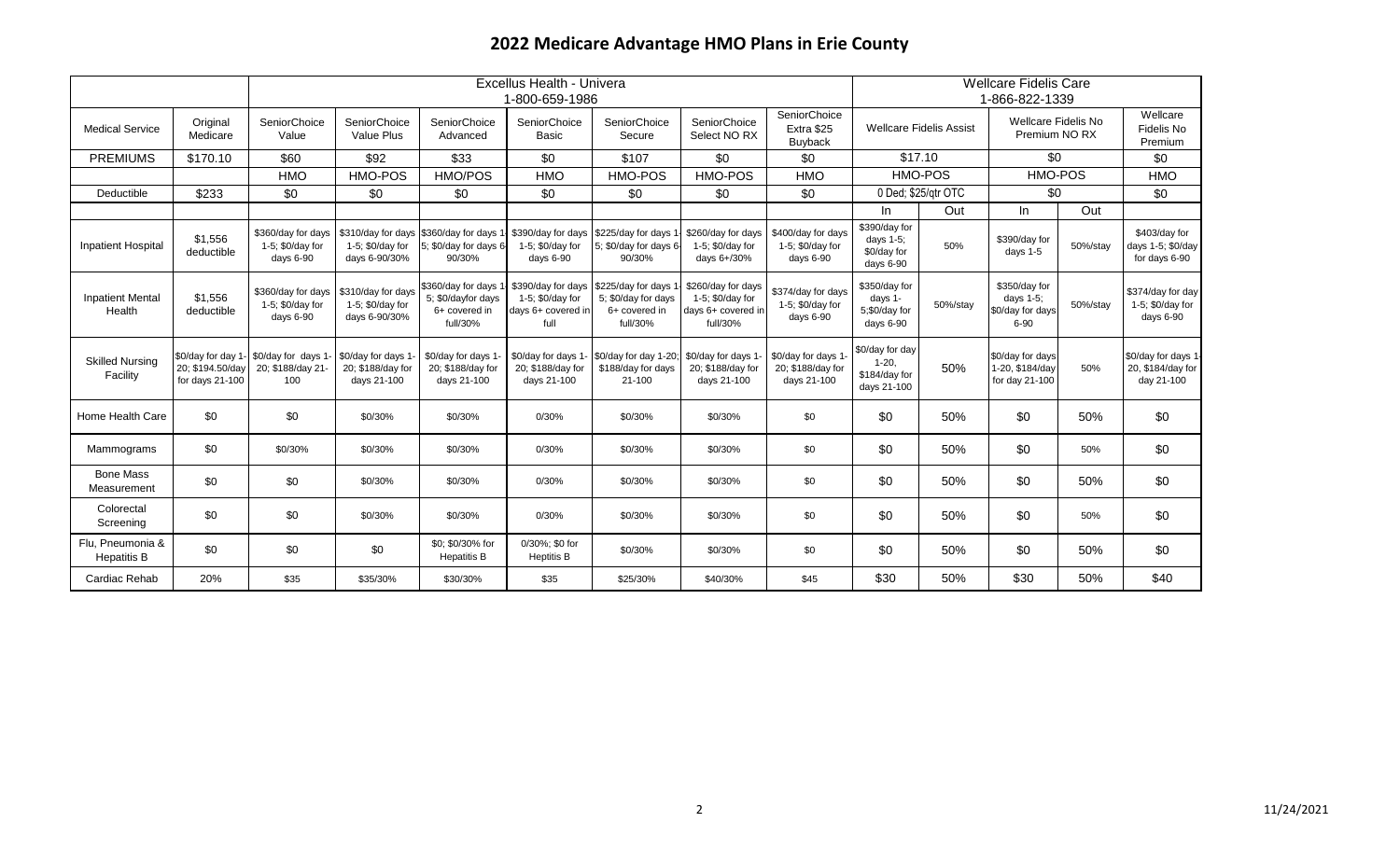|                                   | Excellus Health - Univera<br><b>Original Medicare</b>                                                                                   |                                                                                        |                                                                                                 |                                                                                                                  |                                                                                                                 |                                                                                          |                                                                                 |                                                                                                         | <b>Wellcare Fidelis Care</b>                                                                  |                                                                                               |                                                                                               |                                            |                                                                                      |
|-----------------------------------|-----------------------------------------------------------------------------------------------------------------------------------------|----------------------------------------------------------------------------------------|-------------------------------------------------------------------------------------------------|------------------------------------------------------------------------------------------------------------------|-----------------------------------------------------------------------------------------------------------------|------------------------------------------------------------------------------------------|---------------------------------------------------------------------------------|---------------------------------------------------------------------------------------------------------|-----------------------------------------------------------------------------------------------|-----------------------------------------------------------------------------------------------|-----------------------------------------------------------------------------------------------|--------------------------------------------|--------------------------------------------------------------------------------------|
|                                   |                                                                                                                                         |                                                                                        |                                                                                                 |                                                                                                                  | 1-800-659-1986                                                                                                  |                                                                                          |                                                                                 |                                                                                                         |                                                                                               |                                                                                               | 1-866-822-1339                                                                                |                                            |                                                                                      |
| <b>Medical Service</b>            | Original<br>Medicare                                                                                                                    | SeniorChoice<br>Value                                                                  | SeniorChoice<br><b>Value Plus</b>                                                               | SeniorChoice<br>Advanced                                                                                         | SeniorChoice<br>Basic                                                                                           | <b>SeniorChoice</b><br>Secure                                                            | Senior Choice<br>Select NO RX                                                   | SeniorChoice<br>Extra \$25<br>Buyback                                                                   | <b>Wellcare Fidelis Assist</b>                                                                |                                                                                               | Wellcare Fidelis No<br>Premium No RX                                                          |                                            | Wellcare<br>Fidelis No<br>Premium                                                    |
| <b>PREMIUMS</b>                   | \$170.10                                                                                                                                | \$60                                                                                   | \$92                                                                                            | \$33                                                                                                             | \$0                                                                                                             | \$107                                                                                    | \$0                                                                             | \$0                                                                                                     | \$17.10                                                                                       |                                                                                               | \$0                                                                                           |                                            | \$0                                                                                  |
|                                   |                                                                                                                                         | <b>HMO</b>                                                                             | <b>HMO-POS</b>                                                                                  | <b>HMO-POS</b>                                                                                                   | HMO-POS                                                                                                         | <b>HMO-POS</b>                                                                           | HMO-POS                                                                         | HMO                                                                                                     | <b>HMO-POS</b>                                                                                |                                                                                               | <b>HMO-POS</b>                                                                                |                                            | <b>HMO</b>                                                                           |
| Deductible                        | \$233                                                                                                                                   | \$0                                                                                    | \$0                                                                                             | \$0                                                                                                              | \$0                                                                                                             | \$0                                                                                      | \$0                                                                             | \$0                                                                                                     | 0 Ded; \$25/qtr OTC                                                                           |                                                                                               | \$0                                                                                           |                                            | \$0                                                                                  |
| Counter<br>Over the<br>Allowance  |                                                                                                                                         | \$30/qtr<br>allowance                                                                  | \$30/qtr<br>allowance                                                                           | \$30/qtr<br>allowance                                                                                            | \$30/qtr<br>allowance                                                                                           | \$30/qtr<br>allowance                                                                    | \$30/qtr<br>allowance                                                           | \$30/qtr<br>allowance                                                                                   | In                                                                                            | Out                                                                                           | In.                                                                                           | Out                                        | \$25/qtr OTC                                                                         |
| Prescription<br>Drugs             | 20% Part B<br>covered on<br>NO PART D                                                                                                   | Preferred<br>Copays<br>\$0/\$10/\$42/\$95<br>/33%, no<br>dedutible, Par<br>B Drugs-20% | <b>Preferred Copays</b><br>\$0/\$10/\$42/\$95/3<br>3%, no dedutible<br>Part B Drugs-<br>20%/30% | <b>Preferred Copays</b><br>\$0/\$14/\$42/\$95/3<br>3%; \$150<br>deductible for<br>Tiers 3-5; Part B<br>Drugs-20% | <b>Prefrred Copays</b><br>\$0/\$14/\$42/\$95/<br>26%; \$360<br>deductible for<br>Tiers 3-5; Part B<br>Drugs 20% | Preferred Copays<br>\$0/\$5/\$42/\$95/33<br>%, no dedutible,<br>Part B Drugs-<br>20%/30% | Part B Drugs<br>20%/30%;<br>No Part D                                           | Preferred<br>Copays<br>\$3/\$12/\$42/28<br>%/27%; \$350<br>Deductible<br>Tiers 3-5; Part<br>B Drugs 20% | Copays<br>\$0/\$10/22%/37<br>%/25%, \$480<br>deductible for<br>Tiers 3-5; Part B<br>Drugs-20% | Copays<br>\$0/\$10/22%/37<br>%/25%, \$480<br>deductible for<br>Tiers 3-5; Part B<br>Drugs-50% | Part B Drugs-<br>20%, No Part D                                                               | Part B Drugs-<br>50%, No Part<br>D         | Copays<br>\$0/\$15/\$37/42%/<br>33%. No<br>dedutcible, Part<br>B Drugs-20%           |
| <b>Vision Services</b>            | $20% + for$<br>glasses, frames,<br>or contact lens<br>post cataract<br>surgery; 20%+ for<br>retinopathy exam<br>1/year for<br>diabetics | \$0 Routine<br>Exam, \$175<br>eyewear<br>allowance                                     | \$0 Routine Exam<br>\$200 eyewear<br>allowance                                                  | \$0 Routine<br>Exam, \$150<br>eyewear<br>allowance                                                               | \$0 Routine<br>Exam, \$100<br>eyewear<br>allowance                                                              | \$0 Routine<br>Exam; \$250<br>eyewear<br>allowance/30%                                   | \$0 Routine Exam<br>\$120 eyewear<br>allowance                                  | \$0 Rouine Exam.<br>\$250 every other<br>yr eyewear<br>allowance                                        | \$0-\$30 Exam,<br>\$200/yr<br>eyewear<br>allowance                                            | 50% or not<br>covered                                                                         | \$0 Routine<br>Eye Exam,<br>\$50 Eyewear<br>Allowance                                         | 50% or Not<br>Covered                      | \$0 Routine<br>Eye Exam, \$50<br>Eyewear<br>Allowance                                |
| <b>Hearing Services</b>           | 20%                                                                                                                                     | \$45 Routine<br>Exam, membei<br>pays \$699-<br>\$999 for<br>TruHearing<br>brand aid    | \$45 Routine<br>Exam, member<br>pays \$699-\$999<br>for TruHearing<br>brand aid                 | \$45 Routine<br>Exam. member<br>pays \$699-\$999<br>for TruHearing<br>brand aid                                  | \$45 Routine<br>Exam, member<br>pays \$699-\$999<br>for TruHearing<br>brand aid                                 | \$45 Routine<br>Exam, member<br>pays \$699-\$999<br>for TruHearing<br>brand aid          | \$45 Routine<br>Exam. member<br>pays \$699-\$999<br>for TruHearing<br>brand aid | \$45 Routine<br>Exam, \$699-<br>\$999/yr for Tru<br>Hearing brand aid                                   | \$0-\$30 Exam.<br>up to \$700/yr for<br>2 aids                                                | 50% Exam, No<br><b>Hearing Aid</b><br>Coverage                                                | \$0-\$30 Exam<br>up to \$700/yr<br>for 2 aids                                                 | 50% Exam,<br>No Hearing<br>Aid<br>Coverage | \$0-\$45 Exam:<br>up to \$700/yr<br>for 2 aids                                       |
| Diabetic Training<br>and Supplies | 20%                                                                                                                                     | \$5                                                                                    | \$5/30%                                                                                         | \$5/30%                                                                                                          | \$5                                                                                                             | \$5/30%                                                                                  | \$5/30%                                                                         | \$5                                                                                                     | \$0                                                                                           | \$0-50%                                                                                       | \$0                                                                                           | \$0-50%                                    | \$0                                                                                  |
| <b>Dental Coverage</b>            | Limited<br>Coverage                                                                                                                     | Preventive<br>Dental covered<br>*additional<br>dental can be<br>purchased              | covered<br>'additional dental<br>can be purchased                                               | Preventive Dental Preventive Dental<br>covered<br>*additional dental<br>can be purchased                         | <b>Preventive Dental</b><br>covered<br>\$10/service<br>*additional dental<br>can be purchased                   | Preventive<br>Dental covered<br>*additional dental<br>can be<br>purchased                | Preventive Dental<br>covered<br>'additional dental<br>can be purchased          | <b>Preventive Dental</b><br>covered<br>\$15/service<br>additional dental<br>can be purchased            | \$0 Copay for 2<br>exams, 2 cleanings<br>and x-rays/yr; up to<br>\$2,000/yr for<br>services   | 50% or not<br>covered                                                                         | \$0-\$30 Copay for 2<br>exams,2 cleanings<br>and x-rays/yr; up to<br>\$500/yr for<br>services | 50% or not<br>covered                      | \$0 Copay for 2<br>xams,2 cleanings<br>and x-rays/yr; up to<br>\$500/yr for services |
| Max out of Pocket                 |                                                                                                                                         | \$6,700                                                                                | \$5,000                                                                                         | \$7,200                                                                                                          | \$7,550                                                                                                         | \$4,500                                                                                  | \$4,500                                                                         | \$7,550                                                                                                 | \$7,550                                                                                       |                                                                                               | \$7,550                                                                                       |                                            | \$7,550                                                                              |
| With Full LIS                     |                                                                                                                                         | \$17.57                                                                                | \$49.57                                                                                         | \$0                                                                                                              | \$0                                                                                                             | \$64.57                                                                                  | NO RX                                                                           | \$0                                                                                                     | \$0                                                                                           |                                                                                               | NO RX                                                                                         |                                            | \$0                                                                                  |
| With Full LIS & EPIC              |                                                                                                                                         | \$9.40                                                                                 | \$45.50                                                                                         | \$0                                                                                                              | \$0                                                                                                             | \$59.90                                                                                  | NO RX                                                                           | \$0                                                                                                     | \$0                                                                                           |                                                                                               | NO <sub>RX</sub>                                                                              |                                            | \$0                                                                                  |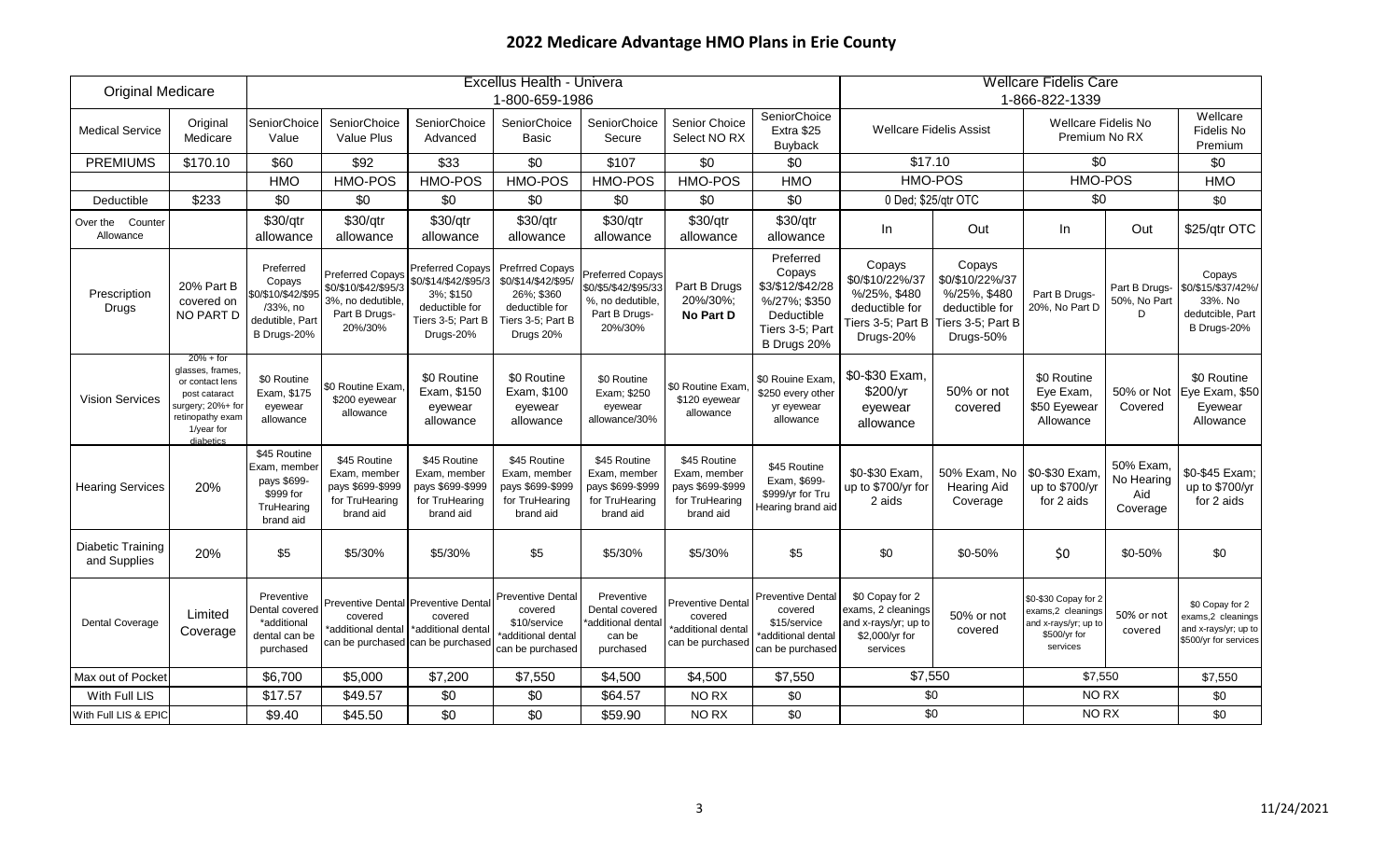| <b>Oringinal Medicare</b>               |                                                         |                                    | <b>MVP Health</b> |                                    |                                   | Wellcare                              |                                                  |                                                                      | <b>BlueCross Blue Shield</b>                      |                                                   |                                                   |
|-----------------------------------------|---------------------------------------------------------|------------------------------------|-------------------|------------------------------------|-----------------------------------|---------------------------------------|--------------------------------------------------|----------------------------------------------------------------------|---------------------------------------------------|---------------------------------------------------|---------------------------------------------------|
|                                         |                                                         |                                    | 1-800-665-7924    |                                    |                                   | 1-800-278-5155                        |                                                  |                                                                      | 1-800-248-9296                                    |                                                   |                                                   |
| <b>Medical Service</b>                  | <b>Original Medicare</b>                                | <b>Medicare Secure</b>             |                   | <b>Preferred Gold</b>              | Wellcare<br>Patriot<br>NO RX      | Wellcare No<br>Premium HMO            | Senior Blue 601<br>NO RX                         | Senior Blue 651                                                      | Senior Blue<br>Select                             | <b>Blue Saver</b>                                 | Senior Blue<br><b>Basic</b>                       |
| Premium                                 | \$170.10                                                | \$15                               |                   | \$211                              | \$0                               | \$0                                   | \$0                                              | \$121                                                                | \$59                                              | \$0                                               | \$0                                               |
|                                         |                                                         | HMO-POS                            |                   | HMO-POS                            | HMO-POS                           | <b>HMO</b>                            | <b>HMO</b>                                       | <b>HMO</b>                                                           | <b>HMO</b>                                        | HMO                                               | <b>HMO</b>                                        |
| Deductible                              | \$233                                                   | \$0                                | \$0               | \$0                                | \$0                               | \$225                                 | \$0                                              | \$0                                                                  | \$0                                               | \$0                                               | \$0 Ded; \$50 Credit                              |
|                                         |                                                         | IN                                 | OUT               | \$50/qtr OTC                       | \$25/qtr OTC                      | OTC Card \$60/qtr.                    | \$25/qtr OTC                                     | \$35/qtr OTC                                                         | \$35/qtr OTC                                      | \$25/qtr OTC                                      |                                                   |
| <b>PCP Visits</b>                       | 20%**                                                   | \$0                                | 30%               | \$0                                | \$0                               | \$0                                   | \$5                                              | \$0                                                                  | \$5                                               | \$5                                               | \$15                                              |
| <b>Annual Wellness</b><br>Exam          | \$0                                                     | \$0                                | \$0               | \$0                                | \$0                               | \$0                                   | \$0                                              | \$0                                                                  | \$0                                               | \$0                                               | \$0                                               |
| <b>Specialty Visits</b>                 | 20%**                                                   | \$45                               | 30%               | \$40                               | \$30                              | \$45                                  | \$45                                             | \$25                                                                 | \$30                                              | \$36                                              | \$45                                              |
| <b>Outpatient Mental</b><br>Health      | 20%                                                     | \$40                               | 30%               | \$40                               | \$25                              | \$25                                  | \$40                                             | \$40                                                                 | \$40                                              | \$40                                              | \$40                                              |
| <b>Outpatient Substance</b><br>Abuse    | 20%**                                                   | \$45                               | 30%               | \$40                               | \$25                              | \$25                                  | 50%                                              | 50%                                                                  | 50%                                               | 50%                                               | 50%                                               |
| <b>Outpatient Surgery</b>               | 20%**                                                   | \$325 Ambulatory<br>\$400 Hospital | 30%               | \$225 Ambulatory<br>\$325 Hospital | \$50 Ambulatory<br>\$75-20% Hosp. | \$100-\$225 Ambul.<br>\$225-20% Hosp. | \$225 Ambulatory<br>\$325 Hospital               | \$225 Ambulatory<br>\$325 Hospital                                   | \$300 Ambulatory<br>\$400 Hospital                | \$325 Ambulatory<br>\$425 Hospital                | \$425/\$475                                       |
| <b>Emergency Care</b>                   | 20%**                                                   | \$90                               | 30%               | \$90                               | \$90                              | \$90                                  | \$90                                             | \$90                                                                 | \$90                                              | \$90                                              | \$90                                              |
| <b>Urgent Care</b>                      | 20%**                                                   | \$65                               | 30%               | \$65                               | \$25                              | \$25                                  | \$65                                             | \$65                                                                 | \$65                                              | \$65                                              | \$65                                              |
| <b>Ambulance Services</b>               | 20%**                                                   | \$200                              | \$500             | \$150                              | \$250                             | \$240                                 | \$200                                            | \$200                                                                | \$260                                             | \$295                                             | \$300                                             |
| Durable Medical<br>Equipment            | $20\%$ ** (must use<br>supplier enrolled<br>w/Medicare) | 20%                                | 30%               | 20%                                | 20%                               | 20%                                   | \$0 compression<br>stockings: 20%<br>other items | \$0 compression<br>stockings: 20%<br>other items                     | \$0 compression<br>stockings: 20%<br>other items  | \$0 compression<br>stockings: 20%<br>other items  | \$0 compression<br>stockings: 20% other<br>items  |
| <b>Prosthetic Devices</b>               | 20%**                                                   | 20%                                | 20%               | \$0-20%                            | 20%                               | 20%                                   | \$0 diabetic<br>other items                      | \$0 diabetic<br>shoes/inserts; 20% shoes/inserts; 20%<br>other items | \$0 diabetic<br>shoes/inserts; 20%<br>other items | \$0 diabetic<br>shoes/inserts;<br>20% other items | \$0 diabetic<br>shoes/inserts; 20%<br>other items |
| X-Rays                                  | 20%**                                                   | \$50                               | 30%               | \$40                               | \$0                               | \$0                                   | \$45                                             | \$40                                                                 | \$45                                              | \$45                                              | \$50                                              |
| Diagnostic Radiology                    | 20%                                                     | \$50-\$200                         | 30%               | \$40-150                           | \$75                              | \$150-\$225                           | \$150                                            | \$150                                                                | \$175                                             | \$175                                             | \$225                                             |
| <b>Lab Services</b>                     | \$0                                                     | $0 - $10$                          | 30%               | $$0-10$                            | \$0                               | \$0                                   | \$0                                              | \$5                                                                  | \$5                                               | \$5                                               | \$10                                              |
| Dialysis                                | 20%                                                     | 20%                                | 30%               | 20%                                | 20%                               | 20%                                   | 20%                                              | 20%                                                                  | 20%                                               | 20%                                               | 20%                                               |
| Radiation Therapy                       | 20%                                                     | \$20                               | 30%               | \$10                               | 20%                               | 20%                                   | 20%                                              | 20%                                                                  | 20%                                               | 20%                                               | 20%                                               |
| Chiropractic Care                       | 20%**<br><b>Limited Coverage</b>                        | \$20                               | Not<br>Covered    | \$20                               | \$0                               | \$0                                   | \$20                                             | \$20                                                                 | \$20                                              | \$20                                              | \$20                                              |
| <b>Medically Necessary</b><br>Foot Care | 20%**<br>Limited<br>Coverage                            | \$45                               | 30%               | \$40                               | \$35                              | \$45                                  | \$45                                             | \$25                                                                 | \$30                                              | \$40                                              | \$45                                              |
| Routine Foot Care                       | NOT COVERED                                             | \$0-\$45                           | 30%               | \$0                                | NOT COVERD                        | NOT COVERED                           | \$45                                             | \$25                                                                 | \$30                                              | \$40                                              | \$45                                              |
| P.T., O.T. and Speech<br>Therapy        | 20%**                                                   | \$40                               | 30%               | \$20                               | \$0                               | \$40                                  | \$15                                             | \$15                                                                 | \$25                                              | \$30                                              | \$40                                              |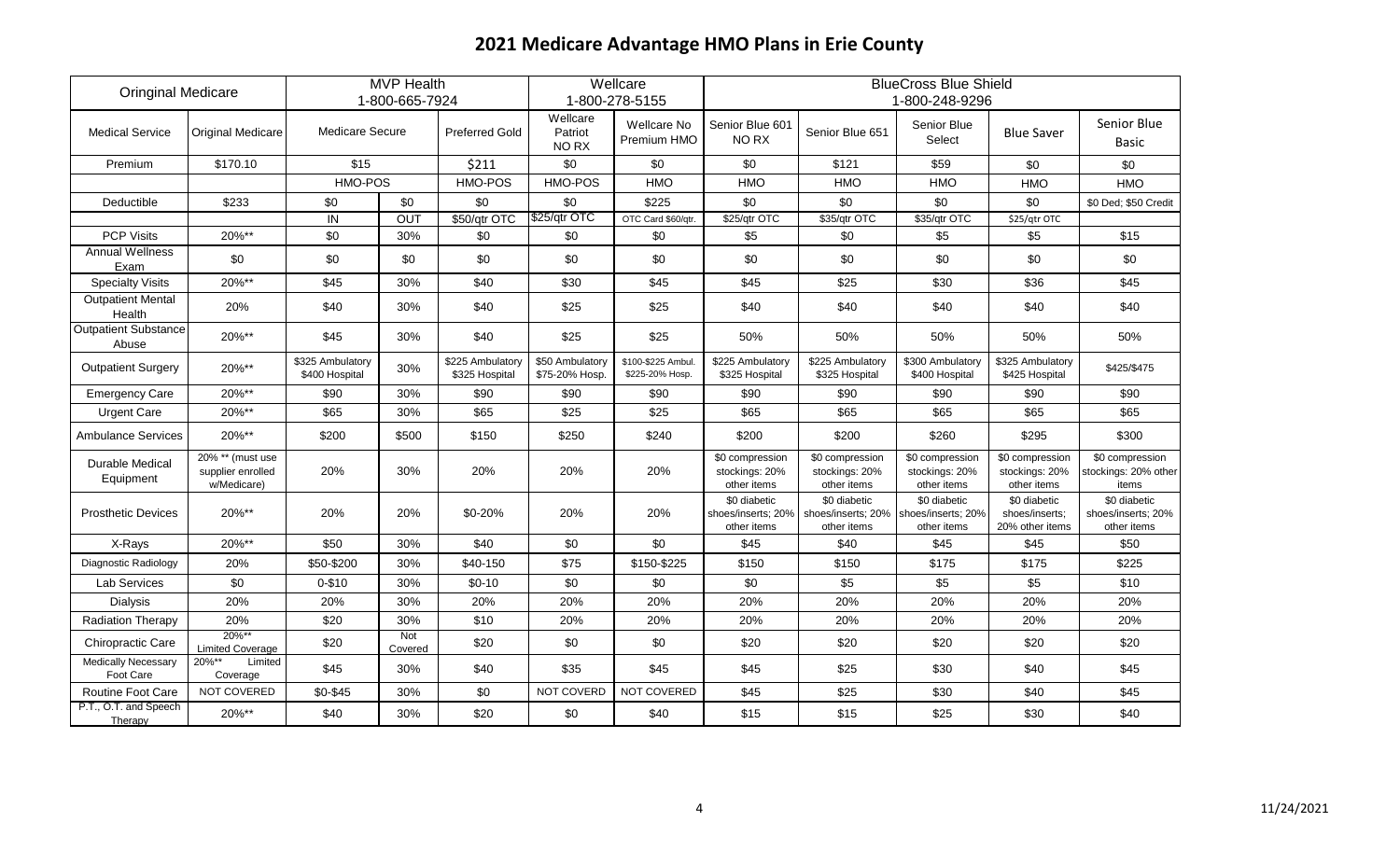|                                         |                                                           |                                                           | <b>MVP Health</b> |                                                        |                                                    | Wellcare                                                                    |                                                                                      |                                                                                      | <b>BlueCross Blue Shield</b>                                                  |                                                                                      |                                                                         |
|-----------------------------------------|-----------------------------------------------------------|-----------------------------------------------------------|-------------------|--------------------------------------------------------|----------------------------------------------------|-----------------------------------------------------------------------------|--------------------------------------------------------------------------------------|--------------------------------------------------------------------------------------|-------------------------------------------------------------------------------|--------------------------------------------------------------------------------------|-------------------------------------------------------------------------|
| <b>Original Medicare</b>                |                                                           |                                                           | 1-833-368-4565    |                                                        |                                                    | 1-800-278-5155                                                              |                                                                                      |                                                                                      | 1-800-248-9296                                                                |                                                                                      |                                                                         |
| <b>Medical Service</b>                  | Original Medicare                                         | <b>Medicare Secure</b>                                    |                   | <b>Preferred Gold</b>                                  | Wellcare<br>Patriot<br>NO RX                       | Wellcare No<br>Premium HMO                                                  | Senior Blue 601<br>NO RX                                                             | Senior Blue<br>651                                                                   | Senior Blue<br>Select                                                         | <b>Blue Saver</b>                                                                    | Senior Blue<br><b>Basic</b>                                             |
| Premium                                 | \$170.10                                                  | \$15                                                      |                   | \$211                                                  | \$0                                                | \$0                                                                         | \$0                                                                                  | \$121                                                                                | \$59                                                                          | \$0                                                                                  | \$0                                                                     |
|                                         |                                                           | HMO-POS                                                   |                   | <b>HMO-POS</b>                                         | <b>HMO-POS</b>                                     | <b>HMO</b>                                                                  | <b>HMO</b>                                                                           | <b>HMO</b>                                                                           | <b>HMO</b>                                                                    | <b>HMO</b>                                                                           | <b>HMO</b>                                                              |
| Deductible                              | \$233                                                     | \$0                                                       | \$0               | \$0                                                    | \$0                                                | \$225                                                                       | \$0                                                                                  | \$0                                                                                  | \$0                                                                           | \$0                                                                                  | \$0 Ded;<br>\$50 Credit                                                 |
|                                         |                                                           | IN                                                        | OUT               | \$50/qtr OTC                                           | \$25/qtr OTC                                       | OTC Card \$60/qtr                                                           | \$25/qtr OTC                                                                         | \$35/qtr OTC                                                                         | \$35/qtr OTC                                                                  | \$25/qtr OTC                                                                         |                                                                         |
| <b>Inpatient Hospital</b>               | \$1,556 deductible                                        | \$385/day for<br>days 1-5,<br>\$0/dayfor<br>days 6+       | 30%               | \$365/day for days 1<br>5; \$0/day for 6-90            | \$390/day for day<br>1-5, \$0/day for<br>days 6-90 | \$400/day for days<br>1-5, \$0/day for<br>days 6-90                         | \$290/days for<br>days 1-7, \$0/day<br>for days 8-90;<br>\$2030/yr max<br><b>OOP</b> | \$225/day for<br>days 1-7, \$0/day<br>for days 8-90;<br>\$1575/yr. max<br><b>OOP</b> | \$335/day for<br>days 1-5,<br>\$0/day for days<br>8-90; \$1675/yr.<br>max OOP | \$360/day for<br>days 1-5, \$0/day<br>for days 6-90;<br>\$1800/yr. max<br><b>OOP</b> | \$400/day for days<br>1-5; \$0/day for<br>days 6-90; \$2,000<br>max OOP |
| <b>Inpatient Mental</b><br>Health       | \$1,556 deductible                                        | \$370/days for<br>days 1-5,<br>\$0/days for<br>days 6+    | Not<br>Covered    | \$365/day for days 1<br>5; \$0/day for 6-90            | 1-4, \$0/day for<br>days 5-90                      | \$300/day for days \$370/day for days<br>1-5, \$0/day for<br>days 6-90      | \$260/day for days<br>1-6, \$1560/yr max<br><b>OOP</b>                               | \$215/day for<br>days 1-6;<br>\$1290/yr max<br><b>OOP</b>                            | \$260/day for<br>days 1-6,<br>\$1560/yr. max<br><b>OOP</b>                    | \$395/day for<br>days $1-4$ ,<br>\$1580/yr. max<br><b>OOP</b>                        | \$395/day for days<br>1-4; \$1,580/yr max<br><b>OOP</b>                 |
| <b>Skilled Nursing</b><br>Facility      | \$0/day for days<br>1-20, \$194.50/day<br>for days 21-100 | \$0/day for<br>days 1-20,<br>\$188/day for<br>days 21-100 | Not<br>Covered    | \$0/day for days 1<br>20, \$188/day for<br>days 21-100 | 20, \$165/day for<br>days 21-100                   | \$0/day for days 1- \$0/day for days 1-<br>20, \$165/day for<br>days 21-100 | \$0/day for days 1<br>20, \$188/day for<br>days 21-100                               | \$0/days for day<br>1-20, \$188/day                                                  | 1-20, \$188/day<br>for days 21-100 for days 21-100                            | \$0/days for day   \$0/days for day 1<br>20, \$188/day for<br>days 21-100            | \$0/day for days 1-<br>20; \$188/day for<br>days 21-100                 |
| Home Health Care                        | \$0                                                       | \$0                                                       | not covered       | \$0; \$0 for Transp.<br>12 one -way rides/yr           | \$0                                                | \$0                                                                         | \$0                                                                                  | \$0                                                                                  | \$0                                                                           | \$0                                                                                  | \$0                                                                     |
| Mammograms                              | \$0                                                       | \$0                                                       | \$0               | \$0                                                    | \$0                                                | \$0                                                                         | \$0                                                                                  | \$0                                                                                  | \$0                                                                           | \$0                                                                                  | \$0                                                                     |
| <b>Bone Mass</b><br>Measurement         | \$0                                                       | \$0                                                       | \$0               | \$0                                                    | \$0                                                | \$0                                                                         | \$0                                                                                  | \$0                                                                                  | \$0                                                                           | \$0                                                                                  | \$0                                                                     |
| <b>Colorectal Screening</b><br>Exams    | \$0                                                       | \$0                                                       | \$0               | \$0                                                    | \$0                                                | \$0                                                                         | \$0                                                                                  | \$0                                                                                  | \$0                                                                           | \$0                                                                                  | \$0                                                                     |
| Flue, Pneumonia &<br><b>Hepatitis B</b> | \$0                                                       | \$0                                                       | \$0               | \$0                                                    | \$0                                                | \$0                                                                         | \$0                                                                                  | \$0                                                                                  | \$0                                                                           | \$0                                                                                  | \$0                                                                     |
| Cardiac Rehab                           | 20%                                                       | \$0                                                       | 30%               | \$0                                                    | \$35                                               | \$45                                                                        | \$15                                                                                 | \$15                                                                                 | \$15                                                                          | \$10                                                                                 | \$15                                                                    |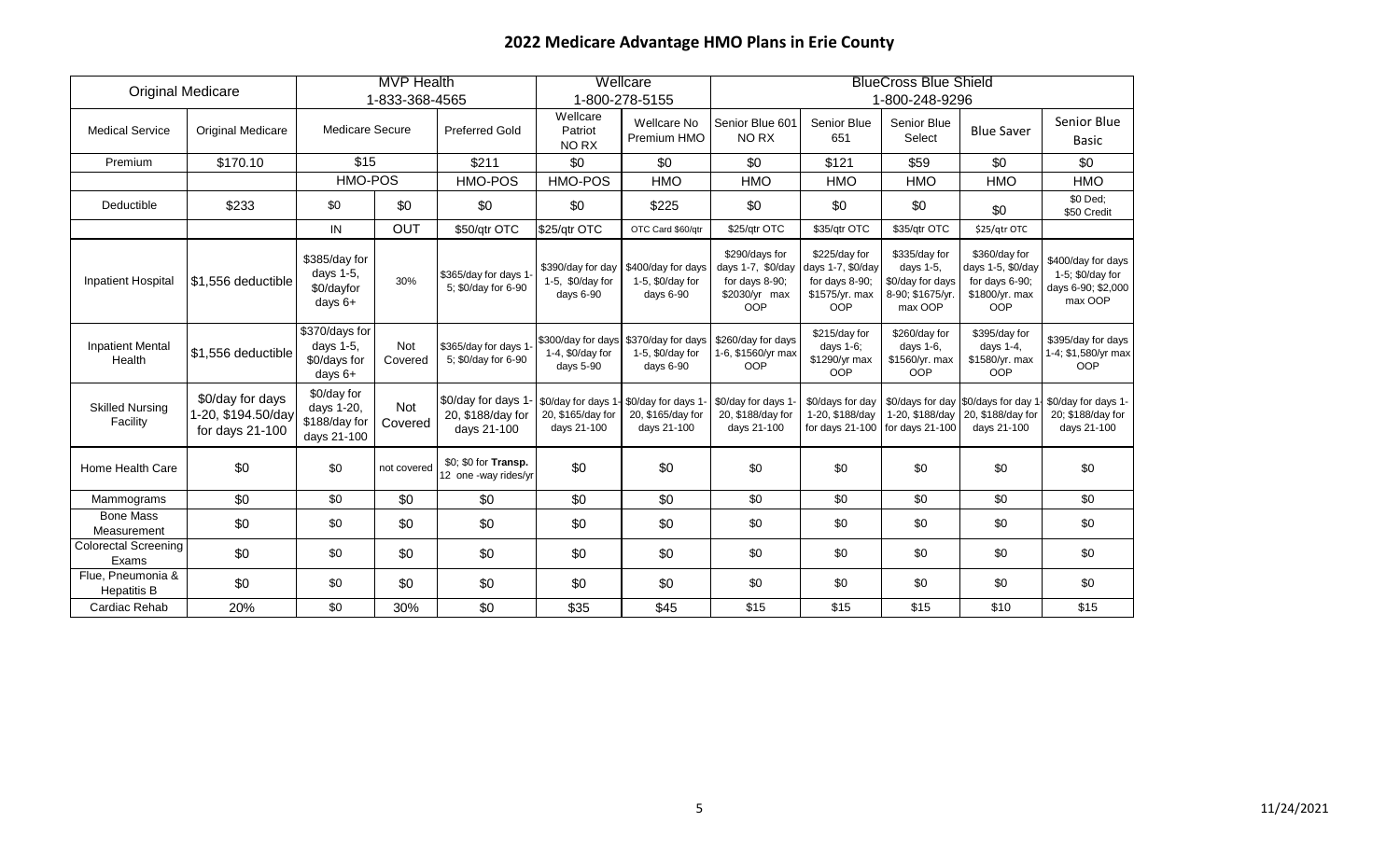|                                   |                                                                                                                                                        |                                                                                            | <b>MVP Health</b>                                                                                                  |                                                                                    |                                                                                                                          | Wellcare                                                                                                                   |                                                                                                                               |                                                                                                                               | <b>BlueCross Blue Shield</b>                                                                                                  |                                                                                                                             |                                                                                                                                 |
|-----------------------------------|--------------------------------------------------------------------------------------------------------------------------------------------------------|--------------------------------------------------------------------------------------------|--------------------------------------------------------------------------------------------------------------------|------------------------------------------------------------------------------------|--------------------------------------------------------------------------------------------------------------------------|----------------------------------------------------------------------------------------------------------------------------|-------------------------------------------------------------------------------------------------------------------------------|-------------------------------------------------------------------------------------------------------------------------------|-------------------------------------------------------------------------------------------------------------------------------|-----------------------------------------------------------------------------------------------------------------------------|---------------------------------------------------------------------------------------------------------------------------------|
| <b>Original Medicare</b>          |                                                                                                                                                        |                                                                                            | 1-833-368-4565                                                                                                     |                                                                                    |                                                                                                                          | 1-800-278-5155                                                                                                             |                                                                                                                               |                                                                                                                               | 1-800-248-9296                                                                                                                |                                                                                                                             |                                                                                                                                 |
| <b>Medical Service</b>            | Original<br>Medicare                                                                                                                                   | <b>Medicare Secure</b>                                                                     |                                                                                                                    | <b>Preferred Gold</b>                                                              | <b>Wellcare Patriot</b><br>NO RX                                                                                         | Wellcare NO<br>Premium HMO                                                                                                 | Senior Blue 601<br>NO RX                                                                                                      | Senior Blue 651                                                                                                               | <b>Senior Blue Select</b>                                                                                                     | <b>Blue Saver</b>                                                                                                           | Senior Blue<br><b>Basic</b>                                                                                                     |
| Premium                           | \$170.10                                                                                                                                               | \$15                                                                                       |                                                                                                                    | \$211                                                                              | \$0                                                                                                                      | \$0                                                                                                                        | \$0                                                                                                                           | \$121                                                                                                                         | \$59                                                                                                                          | \$0                                                                                                                         | \$0                                                                                                                             |
|                                   |                                                                                                                                                        | HMO-POS                                                                                    |                                                                                                                    | HMO-POS                                                                            | <b>HMO-POS</b>                                                                                                           | <b>HMO</b>                                                                                                                 | <b>HMO</b>                                                                                                                    | <b>HMO</b>                                                                                                                    | <b>HMO</b>                                                                                                                    | HMO                                                                                                                         | <b>HMO</b>                                                                                                                      |
| Deductible                        | \$233                                                                                                                                                  | \$0                                                                                        | \$0                                                                                                                | \$0                                                                                | \$0                                                                                                                      | \$225                                                                                                                      | \$0                                                                                                                           | \$0                                                                                                                           | \$0                                                                                                                           | \$0                                                                                                                         | \$0 Ded;<br>\$50 Credit                                                                                                         |
|                                   |                                                                                                                                                        | $\overline{I}$                                                                             | <b>OUT</b>                                                                                                         | \$50/qtr OTC                                                                       | \$25/qtr OTC                                                                                                             | OTC Card \$60/qtr.                                                                                                         | \$25/qtr OTC                                                                                                                  | \$35/qtr OTC                                                                                                                  | \$35/qtr OTC                                                                                                                  | \$25/qtr OTC                                                                                                                |                                                                                                                                 |
| <b>Prescription Drugs</b>         | 20% Part B<br>covered only; No<br>Part D                                                                                                               | Copays<br>\$0/\$10/\$47/25%<br>/25%, \$300<br>deductible for Tiers 3<br>5 Part B Drugs-20% | Copays<br>\$0/\$20/\$94/\$25<br>%/n/a, \$300<br>deductible for<br>Tiers 3-5; Part<br><b>B</b> Drugs-not<br>covered | Copays<br>\$0/\$10\$40/27%/33%<br>no deductble; Part B<br>Drugs-20%                | NO RX Benefit Part<br>B Drugs-20%                                                                                        | Copays \$0/\$7/\$37<br>48%/33% Part B<br>Drugs-20%                                                                         | No RX Benefit, Part B<br>Drugs-20%                                                                                            | Copays<br>\$2/\$10/\$42/\$94/33%<br>no Deductible; Part B<br>Drugs-20%                                                        | Copays<br>\$2/\$10/\$42/\$94/30%<br>\$175 Deductible for<br>Tiers 3-5; Part B<br>Drugs-20%                                    | Copays<br>\$2/\$12/\$42/\$94/<br>28%, \$290 deductile<br>for Tiers 3-5; Part B<br>Drugs-20%                                 | Copays<br>\$4/\$12/\$42/\$94/27%;<br>\$350 deductible for<br>Tiers 3-5; Part B<br>Drugs-20%                                     |
| <b>Vision Services</b>            | $20% + for 1 pair$<br>glasses, frames, or<br>contact lens after<br>cataract surgery,<br>20% + coverage for<br>retinopathy exam<br>1/year for diabetics | \$20 Routine, \$45<br>Other Exams:<br>\$150/yr eyewear<br>allowance                        | 30%                                                                                                                | \$0 Routine, \$40<br>Other Exams:<br>\$225/yr eyewear<br>allowance                 | \$0 Routine Eye<br>Exam, \$35 Other<br>Exams, Plan Pays<br>up to \$200/yr. for<br>Routine Eyewear                        | \$0 Routine Eye<br>Exam, \$45 Other<br>Exams, Plans Pay<br>up to \$300/yr. for<br>Routine Eyewear                          | \$25 Routine Eye<br>Exam, \$45 other<br>exams; \$100/yr. max<br>for Routine Eyewear                                           | \$25 Routine Eye<br>Exam, \$30 other<br>exams; \$200/yr. max<br>for Routine Eyewear                                           | \$25 Routine Eye<br>Exam, \$30 other<br>exams; \$200/yr. max<br>for Routine Eyewear                                           | \$25 Routine eye<br>Exam, \$40 other<br>exams; \$100/yr max<br>for routine eyewear<br>allowance                             | \$25 Routine eye<br>exam; \$45 other<br>exams; no eyewear<br>allowance                                                          |
| <b>Hearing Services</b>           | 20%                                                                                                                                                    | \$0 Exam, \$699-<br>\$999/yr for each<br>hearing aid                                       | Not<br>Covered                                                                                                     | \$0 Exam, \$499-<br>\$799/yr for each<br>hearing aid                               | \$0 Exam, \$35<br>diagnose/<br>treatment,<br>\$1,500/yr. toward<br>hearing aids                                          | \$0 Exam; \$45<br>diagnose/treament<br>up to \$1,500/yr. for 2<br>hearing aids                                             | \$45 Exam, \$45<br>diagnose/ treatment;<br>\$699-\$999/yr. toward<br>hearing aid                                              | \$45 exam, \$25<br>diagnose/ treatment<br>\$599-\$899/yr. toward<br>hearing aid                                               | \$45 exam, \$30<br>diagnose/ treatment<br>\$599-\$899/yr toward<br>hearing aid                                                | \$45 exam, \$40<br>diagnose/ treatment<br>\$699-\$999/yr. toward<br>hearing aid                                             | Not Covered                                                                                                                     |
| Diabetic Training<br>and Supplies | 20%                                                                                                                                                    | Training \$0,<br>Supplies 10%-<br>20%                                                      | 30%-not<br>covered                                                                                                 | Training \$0;<br>Supplies \$0-<br>20%                                              | Training \$0,<br>Supplies 0,<br>Shoes/Inserts 20%                                                                        | 0. Shoes/Inserts<br>20%                                                                                                    | Training \$0, Supplies \$0 diabetic stockings,<br>shoes/inserts; 20%<br>other items                                           | \$0 diabetic stockings<br>shoes/inserts; 20%<br>other items                                                                   | 0 diabetic stockings.<br>shoes/inserts; 20%<br>other items                                                                    | \$0 diabetic<br>stockings,<br>shoes/inserts; 20%<br>other items                                                             | \$0 diabetic<br>stockings,<br>shoes/inserts; 20%<br>other items                                                                 |
| <b>Dental Coverage</b>            | Limited<br>Coverage                                                                                                                                    | 1 Cleanings, 1<br>Exams, 1 set of<br>x-rays; optional<br>coverage<br>available<br>\$25/mo  | Not<br>covered                                                                                                     | \$0 for 2 cleanings<br>exams, x-rays/yr;<br>optional coverage<br>available \$25/mo | \$0 Exam &<br>Cleanings 2xs/yr.,<br>fluoride treatment<br>1x/yr., X-ray:once<br>every 12-36 mos;<br>other up to 1,500/yr | \$0 Exam &<br>Cleanings 2xs/yr.,<br>fluoride treatment<br>1x/yr., X-ray:once<br>every 12-36 mos;<br>other up to \$2,000/yr | Preventive (routine<br>cleanings, oral exams<br>& x-rays);<br>\$10/service; optional<br>plans available<br>\$12/mo or \$25/mo | Preventive (routine<br>cleanings, oral exams<br>& x-rays); \$10/service;<br>optional plans<br>available \$12/mo or<br>\$25/mo | Preventive (routine<br>cleanings, oral<br>exams & x-rays);<br>\$10/service; optional<br>plans available<br>\$12/mo or \$25/mo | Preventive (routine<br>cleanings, oral<br>exams & x-rays);<br>10/service; optional<br>plans available<br>\$12/mo or \$25/mo | Preventive (routine<br>cleanings, oral<br>exams $& x-rays);$<br>\$23/service; optional<br>plans available<br>\$12/mo or \$25/mo |
| Max out of Pocket                 |                                                                                                                                                        | \$7,550                                                                                    | None                                                                                                               | \$7,550                                                                            | \$7,550                                                                                                                  | \$6,700                                                                                                                    | \$6,700                                                                                                                       | \$6,700                                                                                                                       | \$6,700                                                                                                                       | \$7,550                                                                                                                     | \$7,550                                                                                                                         |
| With Full LIS                     |                                                                                                                                                        | \$0.00                                                                                     |                                                                                                                    |                                                                                    | NO RX                                                                                                                    | \$0                                                                                                                        | NO RX                                                                                                                         | \$95.90                                                                                                                       | \$16.70                                                                                                                       | \$0                                                                                                                         | \$0                                                                                                                             |
| With Full LIS & EPIC              |                                                                                                                                                        | \$0.00                                                                                     |                                                                                                                    |                                                                                    | NO RX                                                                                                                    | \$0                                                                                                                        | NO RX                                                                                                                         | \$53.63                                                                                                                       | \$0                                                                                                                           | \$0                                                                                                                         | \$0                                                                                                                             |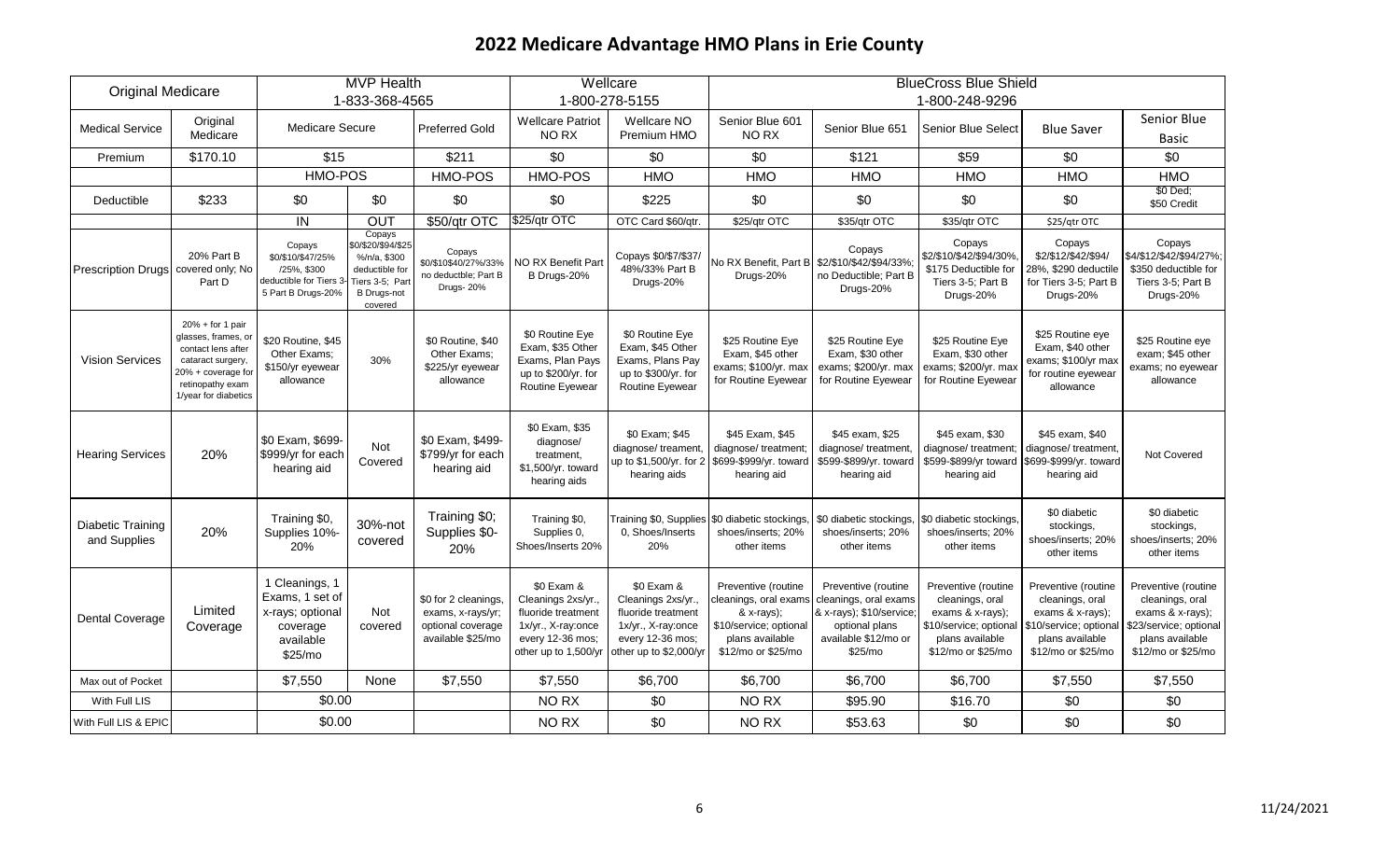| <b>Original Medicare</b>                |                                                     | Centers Plan for<br><b>Healthy Living</b><br>1-877-940-9330 |                             | Independent Health          |                              | United Healthcare<br>1-866-969-5368 | Aetna<br>1-833-859-6031     |                                  |                     |
|-----------------------------------------|-----------------------------------------------------|-------------------------------------------------------------|-----------------------------|-----------------------------|------------------------------|-------------------------------------|-----------------------------|----------------------------------|---------------------|
| <b>Medical Service</b>                  | <b>Original Medicare</b>                            | Centers Plan for Medicare<br>Advantage Care                 | Encompass 65<br>Core        | Encompass 65<br>Basic       | Encompass 65 NO<br><b>RX</b> | Encompass 65<br>Element             | Encompass 65<br>Edge        | <b>AARP</b> Medicare<br>Complete | Medicare Value Plan |
| <b>PREMIUMS</b>                         | \$170.10                                            | \$0                                                         | \$65                        | \$125                       | \$0                          | \$0                                 | \$30 Credit                 | \$0                              | \$0                 |
|                                         |                                                     | <b>HMO</b>                                                  | <b>HMO</b>                  | <b>HMO</b>                  | <b>HMO</b>                   | <b>HMO</b>                          | <b>HMO</b>                  | <b>HMO</b>                       | <b>HMO</b>          |
| Over the Counter \$                     |                                                     | OTC Card \$37.50/qtr.                                       | \$35/qtr; \$140/yr          | \$50/qtr; \$200/yr          | \$100/qtr; \$400/yr          | \$25/qtr; \$100/yr                  | n/a                         | \$40/qtr; \$160/yr               | \$60/qtr OTC        |
| Deductible                              | \$233                                               | \$0                                                         | \$0                         | \$0                         | \$0                          | \$0                                 | \$0                         | \$0                              | \$0                 |
| <b>PCP Visits</b>                       | 20%**                                               | \$0                                                         | \$0                         | \$0                         | \$0                          | \$0                                 | \$25                        | \$5                              | \$0                 |
| Annual Wellness Exam                    | \$0                                                 | \$0                                                         | \$0                         | \$0                         | \$0                          | \$0                                 | \$0                         | \$0                              | \$0                 |
| <b>Specialty Visits</b>                 | 20%**                                               | \$25                                                        | \$35                        | \$30                        | \$10                         | \$40                                | \$50                        | \$35                             | \$30                |
| <b>Outpatient Mental</b><br>Health      | 20%                                                 | \$25                                                        | \$25                        | \$20                        | \$20                         | \$35                                | \$40                        | \$15-\$25                        | \$40                |
| <b>Outpatient Substance</b><br>Abuse    | 20%**                                               | \$30                                                        | 40%                         | \$40                        | \$40                         | \$40                                | \$40                        | $0 - $25$                        | \$40                |
| <b>Outpatient Surgery</b>               | 20%**                                               | \$250 Ambulatory/ 20%<br>Hospital                           | \$275 ASC<br>\$325 O/P Hosp | \$200 ASC<br>\$325 O/P Hosp | \$100 ASC<br>\$100 O/P Hosp  | \$295 ASC<br>\$325 O/P Hosp         | \$425 ASC<br>\$475 O/P Hosp | \$350-395                        | \$150-\$325         |
| <b>Emergency Care</b>                   | 20%**                                               | \$90                                                        | \$90                        | \$90                        | \$90                         | \$90                                | \$90                        | \$90                             | \$90                |
| <b>Urgent Care</b>                      | 20%**                                               | \$30                                                        | \$0                         | \$65                        | \$65                         | \$65                                | \$65                        | \$40                             | \$50                |
| Ambulance Services                      | 20%**                                               | \$200                                                       | \$225                       | \$225                       | \$150                        | \$240                               | \$240                       | \$270                            | \$270 Ground/Air    |
| Durable Medical<br>Equipment            | 20%** (must use<br>supplier enrolled<br>w/Medicare) | 20%                                                         | 10%-20%                     | 10%-20%                     | 10%-20%                      | 10%-20%                             | 10%-20%                     | 20%                              | 20%                 |
| <b>Prosthetic Devices</b>               | 20%**                                               | 20%                                                         | 20%                         | 20%                         | 20%                          | 20%                                 | 20%                         | \$0-20%                          | 20%                 |
| X-Rays                                  | 20%**                                               | \$0                                                         | \$35                        | \$30                        | \$25                         | \$40                                | \$50                        | \$35                             | \$50                |
| Diagnostic Radiology                    | 20%**                                               | 20%                                                         | \$175                       | \$125                       | \$50                         | \$200                               | \$300                       | \$0-\$150                        | \$225               |
| Lab Services                            | \$0                                                 | \$0                                                         | \$10 or 20%                 | \$0 or 20%                  | \$0 or 20%                   | \$5 or 20%                          | \$20-20%                    | \$0                              | \$0                 |
| <b>Dialysis</b>                         | 20%**                                               | 20%                                                         | 20%                         | 20%                         | 20%                          | 20%                                 | 20%                         | 20%                              | 20%                 |
| Radiation Therapy                       | 20%**                                               | 20%                                                         | 20%                         | 20%                         | 20%                          | 20%                                 | 20%                         | \$60                             | 20%                 |
| Chiropractic Care                       | <b>Limited Coverage</b><br>$20\%**$                 | \$20                                                        | \$20                        | \$15                        | \$10                         | \$20                                | \$20                        | \$20                             | \$20                |
| <b>Medically Necessary Foot</b><br>Care | <b>Limited Coverage</b><br>20%**                    | \$25                                                        | \$35                        | \$30                        | \$10                         | \$40                                | \$50                        | \$35                             | \$30                |
| Routine Foot Care                       | Not Covered                                         | Not Covered                                                 | Not Covered                 | Not Covered                 | Not Covered                  | Not Covered                         | Not Covered                 | \$35                             | \$30                |
| P.T., O.T. and Speech<br>Therapy        | 20%**                                               | \$25                                                        | \$20                        | \$15                        | \$10                         | \$40                                | \$40                        | \$35                             | \$40                |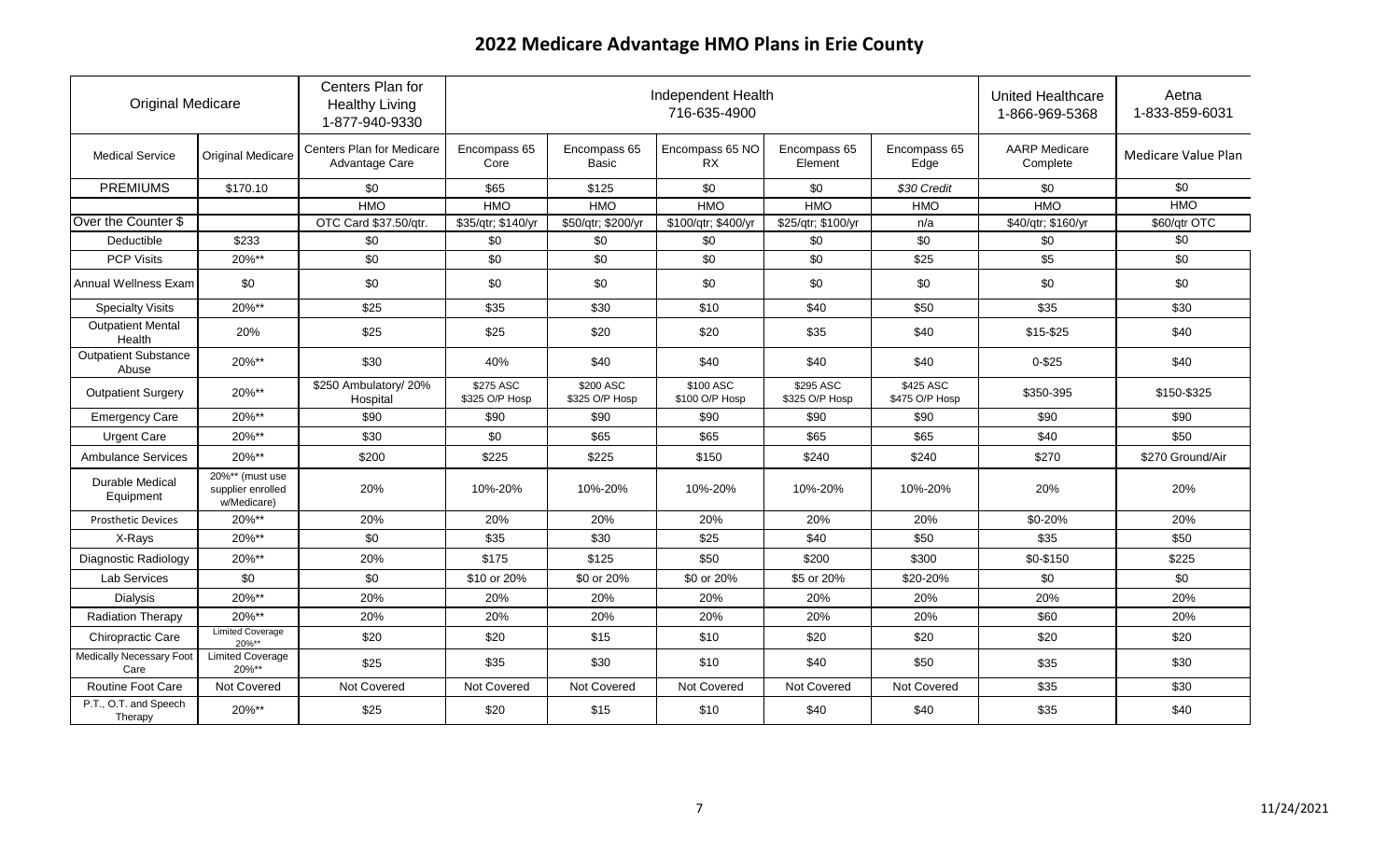| <b>Original Medicare</b>                             |                                                             | Centers Plan for<br><b>Healthy Living</b><br>1-877-940-9330                                    |                                                                                                            |                                                                                                                                                     | Independent Health<br>716-635-4900                                                                                                                   |                                                                                                        | United Healthcare<br>1-866-969-5368                                                                               | Aetna<br>1-833-859-6031                                                                         |                                                                               |
|------------------------------------------------------|-------------------------------------------------------------|------------------------------------------------------------------------------------------------|------------------------------------------------------------------------------------------------------------|-----------------------------------------------------------------------------------------------------------------------------------------------------|------------------------------------------------------------------------------------------------------------------------------------------------------|--------------------------------------------------------------------------------------------------------|-------------------------------------------------------------------------------------------------------------------|-------------------------------------------------------------------------------------------------|-------------------------------------------------------------------------------|
| <b>Medical Service</b>                               | <b>Original Medicare</b>                                    | Centers Plan for<br>Medicare Advantage<br>Care                                                 | Encompass 65<br>Core                                                                                       | Encompass 65<br><b>Basic</b>                                                                                                                        | Encompass 65 NO<br><b>RX</b>                                                                                                                         | Encompass 65<br>Element                                                                                | Encompass 65<br>Edge                                                                                              | <b>AARP Medicare Complete</b>                                                                   | Medicare Value Plan                                                           |
| <b>PREMIUMS</b>                                      | \$170.10                                                    | \$0                                                                                            | \$65                                                                                                       | \$125                                                                                                                                               | \$0                                                                                                                                                  | \$0                                                                                                    | \$30 Credit                                                                                                       | \$0                                                                                             | \$0                                                                           |
|                                                      |                                                             | <b>HMO</b>                                                                                     | <b>HMO</b>                                                                                                 | <b>HMO</b>                                                                                                                                          | <b>HMO</b>                                                                                                                                           | <b>HMO</b>                                                                                             | <b>HMO</b>                                                                                                        | <b>HMO</b>                                                                                      | <b>HMO</b>                                                                    |
| Over the Counter \$                                  |                                                             | OTC Card \$37.50/qtr                                                                           | \$35/qtr; \$140/yr                                                                                         | \$50/qtr; \$200/yr                                                                                                                                  | \$100/qtr; \$400/yr                                                                                                                                  | \$25/qtr; \$100/yr                                                                                     | n/a                                                                                                               | \$40/qtr; \$160/yr                                                                              | \$60/qtr OTC                                                                  |
| Deductible                                           | \$233                                                       | \$0                                                                                            | \$0                                                                                                        | \$0                                                                                                                                                 | \$0                                                                                                                                                  | \$0                                                                                                    | \$0                                                                                                               | \$0                                                                                             | \$0                                                                           |
| <b>Inpatient Hospital</b><br><b>Inpatient Mental</b> | \$1,556 deductible<br>\$1,556 deductible                    | \$305/day for days<br>1-5; \$0 for days<br>$7-91+$<br>\$305/day for days<br>1-5; $$0$ for days | \$325/day for days<br>$1-5.$<br>$90+$<br>\$1,950 Annual<br>Max<br>\$395/day for days<br>1-4, $$0$ /day for | \$275/day for days<br>1-6.<br>\$0/day for days 6- \$0/day for days 7-<br>$90+$<br>\$1,925 Annual<br>Max<br>\$325/day for days<br>1-4, $$0$ /day for | \$180/day for days 1<br>5.<br>\$0/day for days 6-<br>$90+$<br>\$1,080 Annual Max \$2,040 Annual Max<br>\$250/day for days 1<br>6, \$0/day for days 7 | \$340/day for days<br>$1-5,$<br>\$0/day for days 6-<br>$90+$<br>\$395/day for days<br>1-4, \$0/day for | \$400/days for<br>days 1-5,<br>\$0/day for days<br>$6-90+, no$<br><b>Annual Max</b><br>\$395/day for<br>days 1-4, | \$350/day for days 1-5;<br>$$0$ /day for days 6+<br>\$350/day for days 1-5, \$0                 | \$325/day for days 1-5;<br>\$0/day for days 6-90+<br>\$374/days for days 1-5; |
| Health<br><b>Skilled Nursing</b><br>Facility         | \$0/day for days<br>1-20; \$194.50/day<br>for days $21-100$ | 6-90<br>\$0/day for days<br>1-20, \$160/day for<br>days 21-100                                 | days 5-90+<br>\$0/day for<br>days 1-20;<br>\$188/day for<br>days 21-100                                    | days 5-90+<br>\$0/day for<br>days 1-20;<br>\$188/day for<br>days 21-100                                                                             | $90+$<br>\$0/day for<br>days 1-20;<br>\$188/day for<br>days 21-100                                                                                   | days 5-90+<br>\$0/day for<br>days 1-20;<br>\$188/day for<br>days 21-100                                | \$0/day for days<br>$5 - 30 +$<br>\$0/day for days<br>1-20; \$188/day<br>for days $21-100$                        | for days 6-90<br>\$0/day for days 1-20,<br>\$188/day for days 21-57,<br>\$0/day for days 58-100 | \$0/day for days 6-90+<br>\$0/day for days 1-20; \$188/day for<br>days 21-100 |
| Home Health                                          | \$0                                                         | \$0                                                                                            | \$0                                                                                                        | \$0                                                                                                                                                 | \$0                                                                                                                                                  | \$0                                                                                                    | \$0                                                                                                               | \$0                                                                                             | \$0                                                                           |
| Mammograms                                           | \$0                                                         | \$0                                                                                            | \$0                                                                                                        | \$0                                                                                                                                                 | \$0                                                                                                                                                  | \$0                                                                                                    | \$0                                                                                                               | \$0                                                                                             | \$0                                                                           |
| <b>Bone Mass</b><br>Measurement                      | \$0                                                         | \$0                                                                                            | \$0                                                                                                        | \$0                                                                                                                                                 | \$0                                                                                                                                                  | \$0                                                                                                    | \$0                                                                                                               | \$0                                                                                             | \$0                                                                           |
| <b>Colorectal Screening</b><br>Exams                 | \$0                                                         | \$0                                                                                            | \$0                                                                                                        | \$0                                                                                                                                                 | \$0                                                                                                                                                  | \$0                                                                                                    | \$0                                                                                                               | \$0                                                                                             | \$0                                                                           |
| Flu, Pneumonia &<br><b>Hepatitis B</b>               | \$0                                                         | \$0                                                                                            | \$0                                                                                                        | \$0                                                                                                                                                 | \$0                                                                                                                                                  | \$0                                                                                                    | \$0                                                                                                               | \$0                                                                                             | \$0                                                                           |
| Cardiac Rehab/<br>Accupuncture                       | 20%                                                         | \$30                                                                                           | 36 Sessions-\$0                                                                                            | 36 Sessions-\$0                                                                                                                                     | 36 Sessions-\$0                                                                                                                                      | 36 sessions-\$0                                                                                        | 37 sessions-\$0                                                                                                   | \$0                                                                                             | 30<br>\$30 ea.for 12 visits                                                   |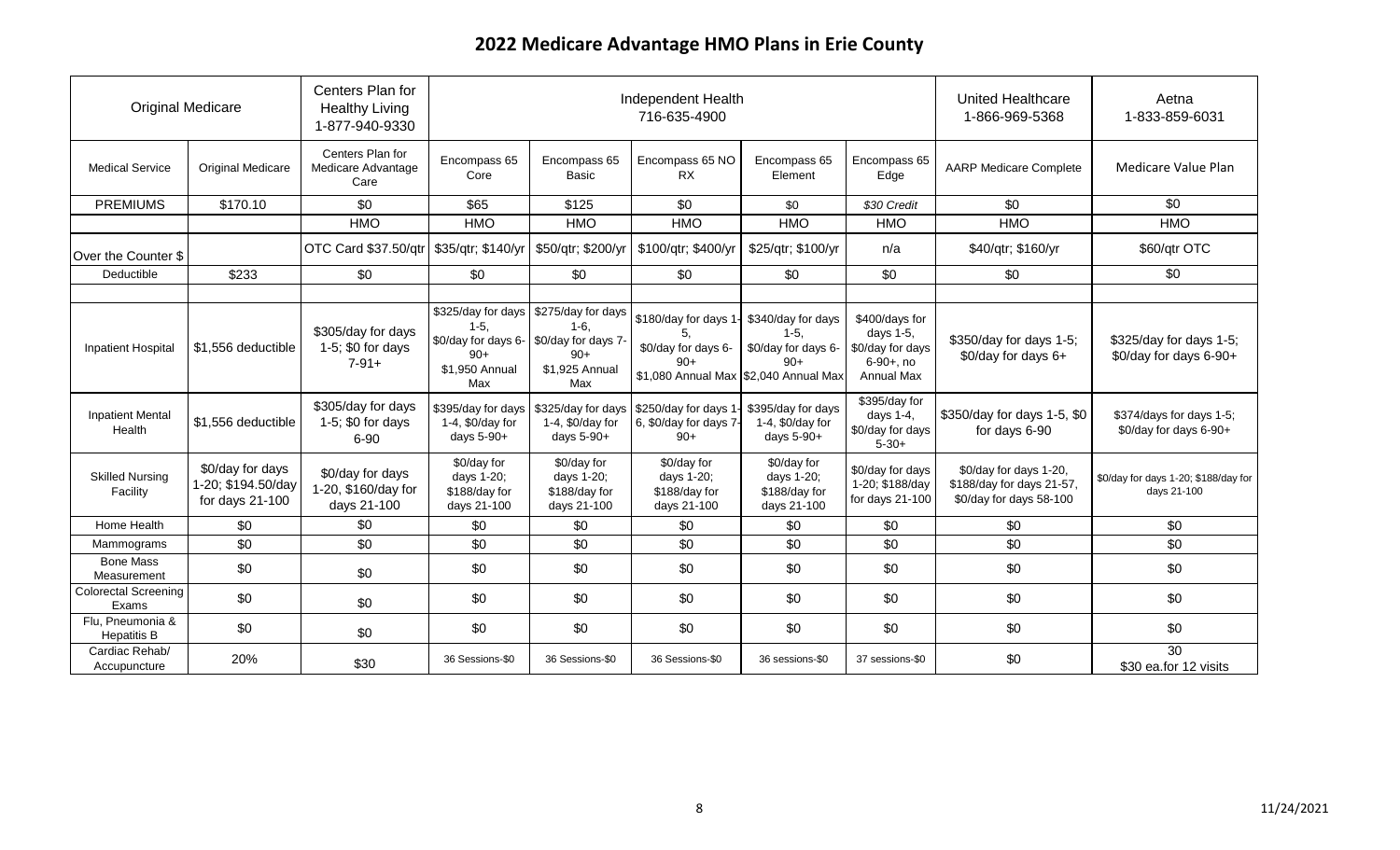| <b>Original Medicare</b>           |                                                                                                                                      | Centers Plan for<br><b>Healthy Living</b><br>1-877-940-9330                                    |                                                                                                     | Independent Health                                                                                  |                                                                                                     | <b>United Healthcare</b><br>1-866-969-5368                                                       | Aetna<br>1-833-859-6031                                                                                                  |                                                                                                                      |                                                                                              |
|------------------------------------|--------------------------------------------------------------------------------------------------------------------------------------|------------------------------------------------------------------------------------------------|-----------------------------------------------------------------------------------------------------|-----------------------------------------------------------------------------------------------------|-----------------------------------------------------------------------------------------------------|--------------------------------------------------------------------------------------------------|--------------------------------------------------------------------------------------------------------------------------|----------------------------------------------------------------------------------------------------------------------|----------------------------------------------------------------------------------------------|
| <b>Medical Service</b>             | <b>Original Medicare</b>                                                                                                             | Centers Plan for<br>Medicare Advantage<br>Care                                                 | Encompass 65 Core                                                                                   | Encompass 65<br>Basic                                                                               | Encompass 65<br>NO RX                                                                               | Encompass 65<br>Element                                                                          | Encompass 65 Edge                                                                                                        | <b>AARP</b> Medicare<br>Complete                                                                                     | Medicare Value Plan                                                                          |
| <b>PREMIUMS</b>                    | \$170.10                                                                                                                             | \$0                                                                                            | \$65                                                                                                | \$125                                                                                               | \$0                                                                                                 | \$0                                                                                              | \$30 Credit                                                                                                              | \$0                                                                                                                  | \$0                                                                                          |
|                                    |                                                                                                                                      | <b>HMO</b>                                                                                     | <b>HMO</b>                                                                                          | <b>HMO</b>                                                                                          | <b>HMO</b>                                                                                          | <b>HMO</b>                                                                                       | <b>HMO</b>                                                                                                               | <b>HMO</b>                                                                                                           | <b>HMO</b>                                                                                   |
| Deductible                         | \$233                                                                                                                                | \$0                                                                                            | \$0                                                                                                 | \$0                                                                                                 | \$0                                                                                                 | \$0                                                                                              | \$0                                                                                                                      | \$0                                                                                                                  | $\overline{30}$                                                                              |
|                                    |                                                                                                                                      |                                                                                                |                                                                                                     |                                                                                                     |                                                                                                     |                                                                                                  |                                                                                                                          |                                                                                                                      | IN                                                                                           |
| <b>Prescription Drugs</b>          | 20% Part B covered<br>only; No Part D                                                                                                | Copays<br>\$3/\$15/\$47/\$100/25%<br>, \$395 deductible for<br>tiers 3-5; Part B Drugs-<br>20% | Copays \$0/\$15/\$42/<br>46%/31%<br>\$100 deductible<br>for tiers 3-5;<br>Part B Drugs-20%          | Copays<br>\$0/\$12/\$42/<br>43%/33%<br>\$0 deductible<br>for Tiers 3-5.<br>Part B Drugs-20%         | No RX Benefit<br>Part B Drugs-20%                                                                   | Copays<br>\$0/\$15/\$47/41%/29<br>$\%$<br>\$195 deductible<br>for Tiers 3-5.<br>Part B Drugs-20% | Copays<br>\$0/\$15/\$47/41%/29<br>$\frac{0}{2}$<br>\$195 deductible<br>for Tiers 3-5.<br>Part B Drugs-20%                | Copays<br>\$0/\$14/\$47/\$100/28%,<br>\$250 deductible for Tiers<br>3-5, Part B Drugs-20%;<br>Insulin Drugs \$35/\$0 | Copays<br>\$0/\$0/\$47/\$100/28%;<br>\$250 deductible for<br>Tiers 3-5; Part B Drugs-<br>20% |
| <b>Vision Services</b>             | 20% + for 1 pair glasses,<br>frames, or contact lens<br>after cataract surgery,<br>20%+ for retinopathy<br>exam 1/year for diabetics | \$\$0-\$30 Exam;<br>\$200/yr eyewear<br>allowance                                              | \$0 Routine Eye<br>Exam, \$150 Routine<br>Evewear                                                   | \$0 Routine Eye<br>Exam, \$200<br>Routine Eyewear                                                   | \$0 Routine Eye<br>Exam, \$200<br>Routine Eyewear                                                   | \$0 Routine Exam:<br>\$200/2 year max for<br>routine eyewear                                     | \$0 Routine Eye<br>Exam, \$150 Routine<br>Eyewear                                                                        | \$0 Routine Eye Exam;<br>\$150/yr eyewear<br>allowance                                                               | \$0 Routine Exam/yr:<br>\$200/yr eyewear<br>allowance                                        |
| <b>Hearing Services</b>            | 20%                                                                                                                                  | \$30 Exam, hearing<br>aides not covered                                                        | \$45 Exam, \$499-<br>\$2,799 per ear for<br>hearing aid from<br>American Hearing<br><b>Benefits</b> | \$45 Exam, \$499-<br>\$2,799 per ear for<br>hearing aid from<br>American Hearing<br><b>Benefits</b> | \$45 Exam, \$499-<br>\$2,799 per ear for<br>hearing aid from<br>American Hearing<br><b>Benefits</b> | per ear for hearing aid<br>from American Hearing<br><b>Benefits</b>                              | \$45 Exam, \$499-\$2,799 \$45 Exam, \$499-\$2,799<br>per ear for hearing aid<br>from American Hearing<br><b>Benefits</b> | \$0 Exam, \$375-<br>\$1,425/yr for 2 hearing<br>aids from United<br>Healthcare Hearing.                              | \$0 Routine Exam;<br>max \$1,250/yr per<br>ear purchased from<br>NationsHearing              |
| Diabectic Training and<br>Supplies | 20%                                                                                                                                  | \$0                                                                                            | Training \$0<br>Supplies \$0<br>Monitors \$0                                                        | Training \$0<br>Supplies \$0<br>Monitors \$0                                                        | Training \$0<br>Supplies \$0<br>Monitors \$0                                                        | Training \$0<br>Supplies \$0<br>Monitors \$0                                                     | Training \$0 Supplies<br>\$0 Monitors \$0                                                                                | \$0 for Accu-chek and<br>One Tounch diabetic<br>supplies                                                             | $0 - 20%$                                                                                    |
| <b>Dental Coverage</b>             | <b>Limited Coverage</b>                                                                                                              | Up to \$2000/yr for<br>preventive and<br>comprehensive                                         | \$0: 2 routine cleanings,<br>exams & bitewing X-<br>rays/yr.; 1 full mouth<br>every 36 mos.         | \$20: 2 routine<br>cleanings, exams &<br>bitewing X-rays/yr.; 1<br>full mouth every 36<br>mos.      | \$0:2 routine<br>cleanings, exams &<br>bitewing X-rays/yr.; 1<br>full mouth every 36<br>mos.        | \$30: 2 routine<br>cleanings, exams &<br>bitewing X-rays/yr.; 1<br>full mouth every 36<br>mos.   | <b>Preventive Dental</b><br>not covered                                                                                  | \$0 for exams,<br>cleanings, x-rays, and<br>flouride; optional<br>\$40/mo dental plan<br>available                   | Up to \$1,000/yr for<br>preventive and<br>comprehenive                                       |
| Max out of Pocket                  |                                                                                                                                      | \$7,550                                                                                        | \$6,900                                                                                             | \$6,900                                                                                             | \$6,700                                                                                             | \$6,900                                                                                          | \$7,550                                                                                                                  | \$7,550                                                                                                              | \$7,500                                                                                      |
| With Full LIS                      |                                                                                                                                      | \$0                                                                                            | \$22.70                                                                                             | \$82.70                                                                                             | NO RX                                                                                               | \$0                                                                                              | \$0                                                                                                                      | \$0                                                                                                                  | \$0                                                                                          |
| With Full LIS and EPIC             |                                                                                                                                      | \$0                                                                                            | \$0.00                                                                                              | \$50.40                                                                                             | NO RX                                                                                               | \$0                                                                                              | \$0                                                                                                                      | \$0                                                                                                                  | \$0                                                                                          |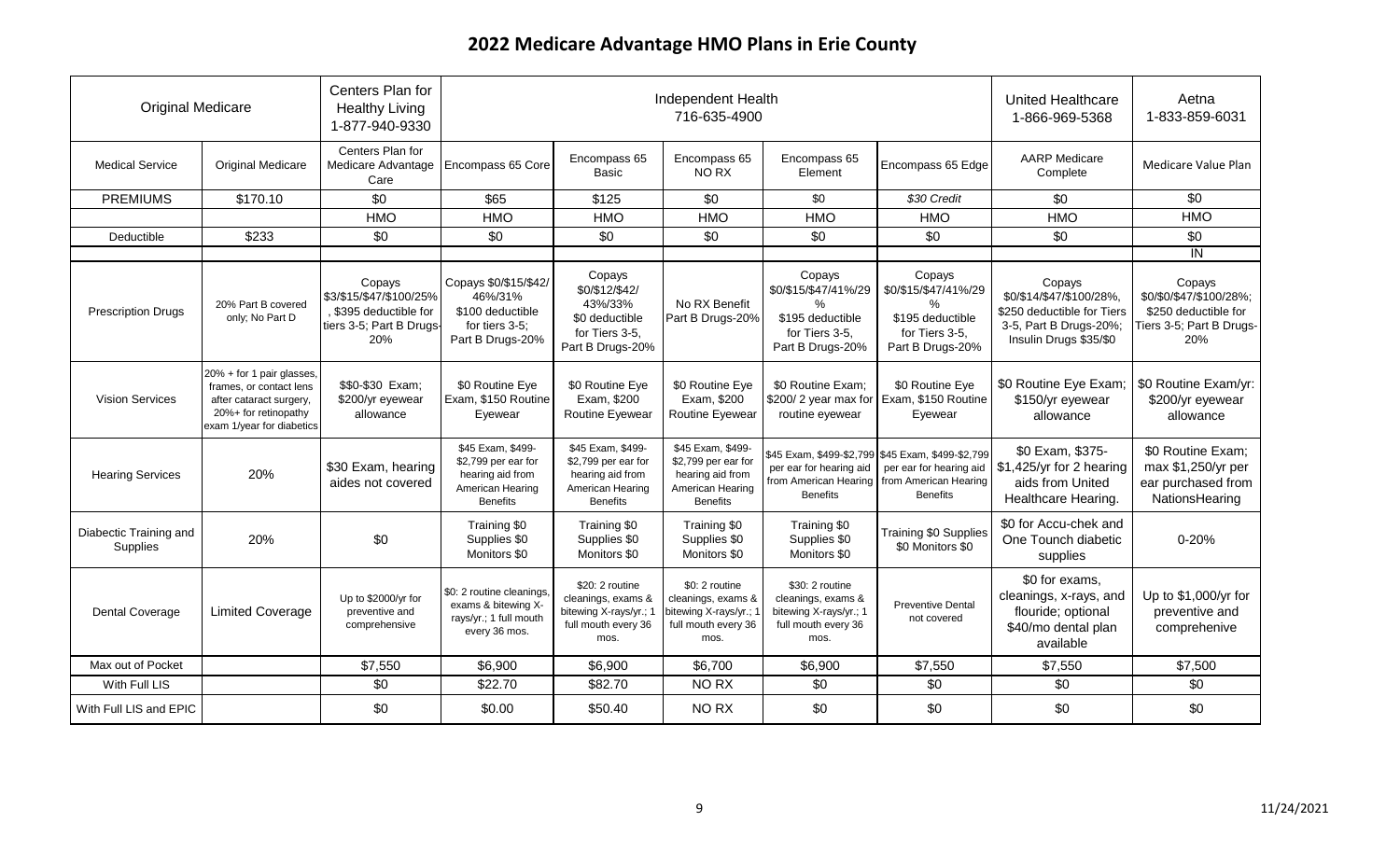| <b>Original Medicare</b>                |                                                     | Humana<br>800-851-1629              |
|-----------------------------------------|-----------------------------------------------------|-------------------------------------|
| <b>Medical Service</b>                  | Original<br><b>Medicare</b>                         | <b>Gold Plus</b>                    |
| <b>PREMIUMS</b>                         | \$170.10                                            | \$0                                 |
|                                         |                                                     | HMO                                 |
| Deductible                              | \$233                                               | \$0                                 |
|                                         |                                                     | Transport up to 24<br>one-way trips |
| <b>PCP Visits</b>                       | 20%**                                               | \$0                                 |
| Annual Wellness Exam                    | \$0                                                 | \$0                                 |
| <b>Specialty Visits</b>                 | 20%**                                               | \$35                                |
| <b>Outpatient Mental</b><br>Health      | 20%                                                 | \$35-\$100                          |
| <b>Outpatient Substance</b><br>Abuse    | 20%**                                               | \$35                                |
| <b>Outpatient Surgery</b>               | 20%**                                               | \$275/\$325                         |
| <b>Emergency Care</b>                   | 20%**                                               | \$90                                |
| <b>Urgent Care</b>                      | 20%**                                               | \$25                                |
| <b>Ambulance Services</b>               | 20%**                                               | \$270                               |
| Durable Medical<br>Equipment            | 20%** (must use<br>supplier enrolled<br>w/Medicare) | 20%                                 |
| <b>Prosthetic Devices</b>               | 20%**                                               | 20%                                 |
| X-Rays                                  | 20%**                                               | \$0-\$91                            |
| Diagnostic Radiology                    | 20%**                                               | \$0-\$325                           |
| Lab Services                            | \$0                                                 | \$0-\$35                            |
| <b>Dialysis</b>                         | 20%**                                               | 20%                                 |
| Radiation Therapy                       | 20%**                                               | 20%                                 |
| Chiropractic Care                       | <b>Limited Coverage</b><br>20%**                    | \$20                                |
| <b>Medically Necessary</b><br>Foot Care | Limited Coverage<br>20%**                           | \$35                                |
| Routine Foot Care                       | Not Covered                                         | \$35-20%                            |
| P.T., O.T. and Speech<br>Therapy        | 20%**                                               | \$35                                |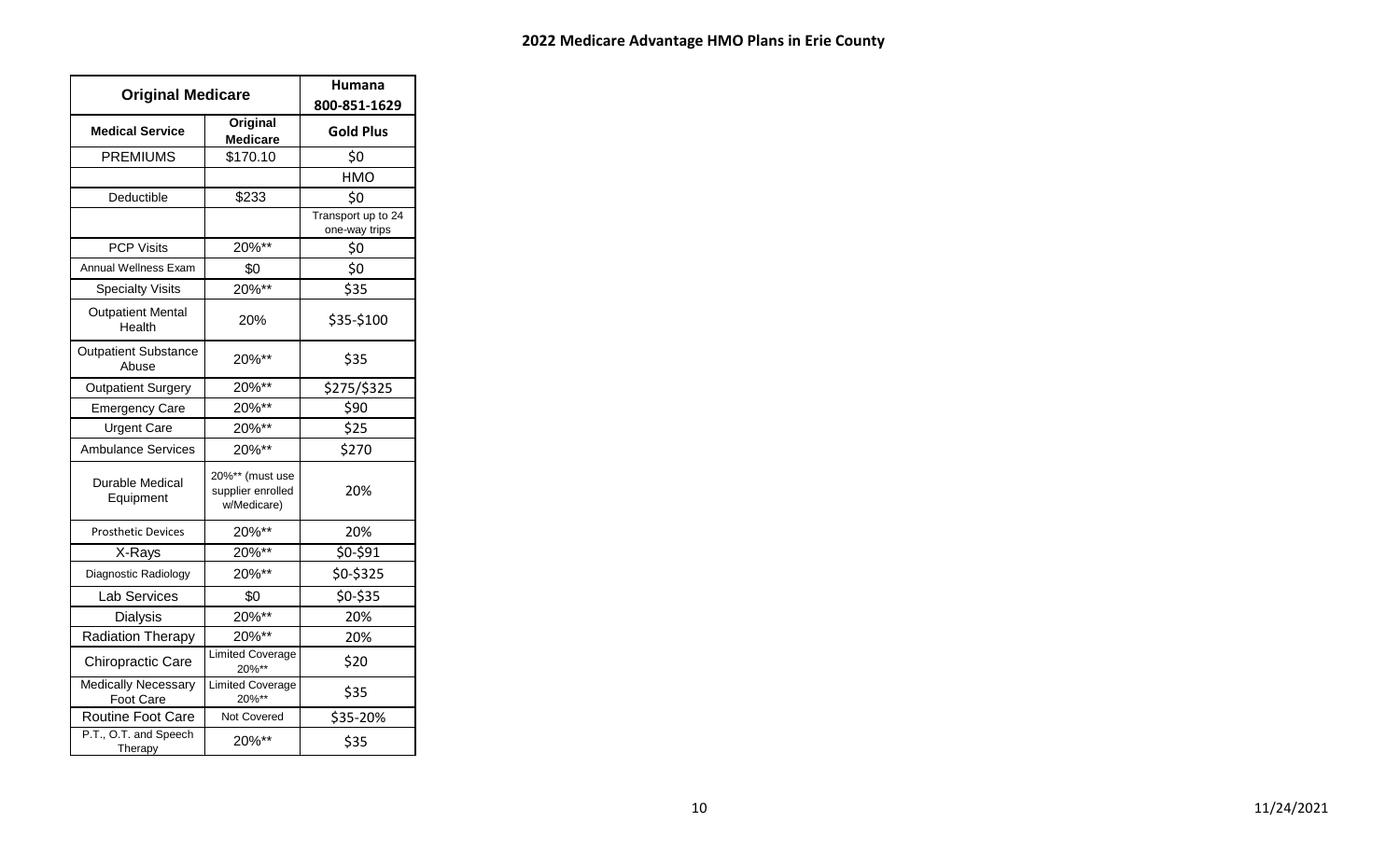| <b>Original Medicare</b>               |                                                             | Humana<br>800-851-1629                              |
|----------------------------------------|-------------------------------------------------------------|-----------------------------------------------------|
| <b>Medical Service</b>                 | Original<br><b>Medicare</b>                                 | <b>Gold Plus</b>                                    |
| <b>PREMIUMS</b>                        | \$170.10                                                    | \$0                                                 |
| Deductible                             | \$233                                                       | \$0                                                 |
|                                        |                                                             | Transport up to 24 one-<br>way trips                |
| <b>Inpatient Hospital</b>              | \$1,556<br>deductible                                       | \$325/day for days 1-5;<br>\$0/day for days 7-90    |
| <b>Inpatient Mental</b><br>Health      | \$1,556<br>deductible                                       | \$311/day for days 1-6;<br>\$0/day for days 7-90    |
| <b>Skilled Nursing</b><br>Facility     | \$0/day for day 1-<br>20; \$194.50/day<br>for days $21-100$ | \$0/day for days 1-20;<br>\$188/day for days 21-100 |
| Home Health Care                       | \$0                                                         | \$0                                                 |
| Mammograms                             | \$0                                                         | \$0                                                 |
| <b>Bone Mass</b><br>Measurement        | \$0                                                         | \$0                                                 |
| Colorectal<br>Screening                | \$0                                                         | \$0                                                 |
| Flu, Pneumonia &<br><b>Hepatitis B</b> | \$0                                                         | \$0                                                 |
| Cardiac Rehab                          | 20%                                                         | \$30                                                |